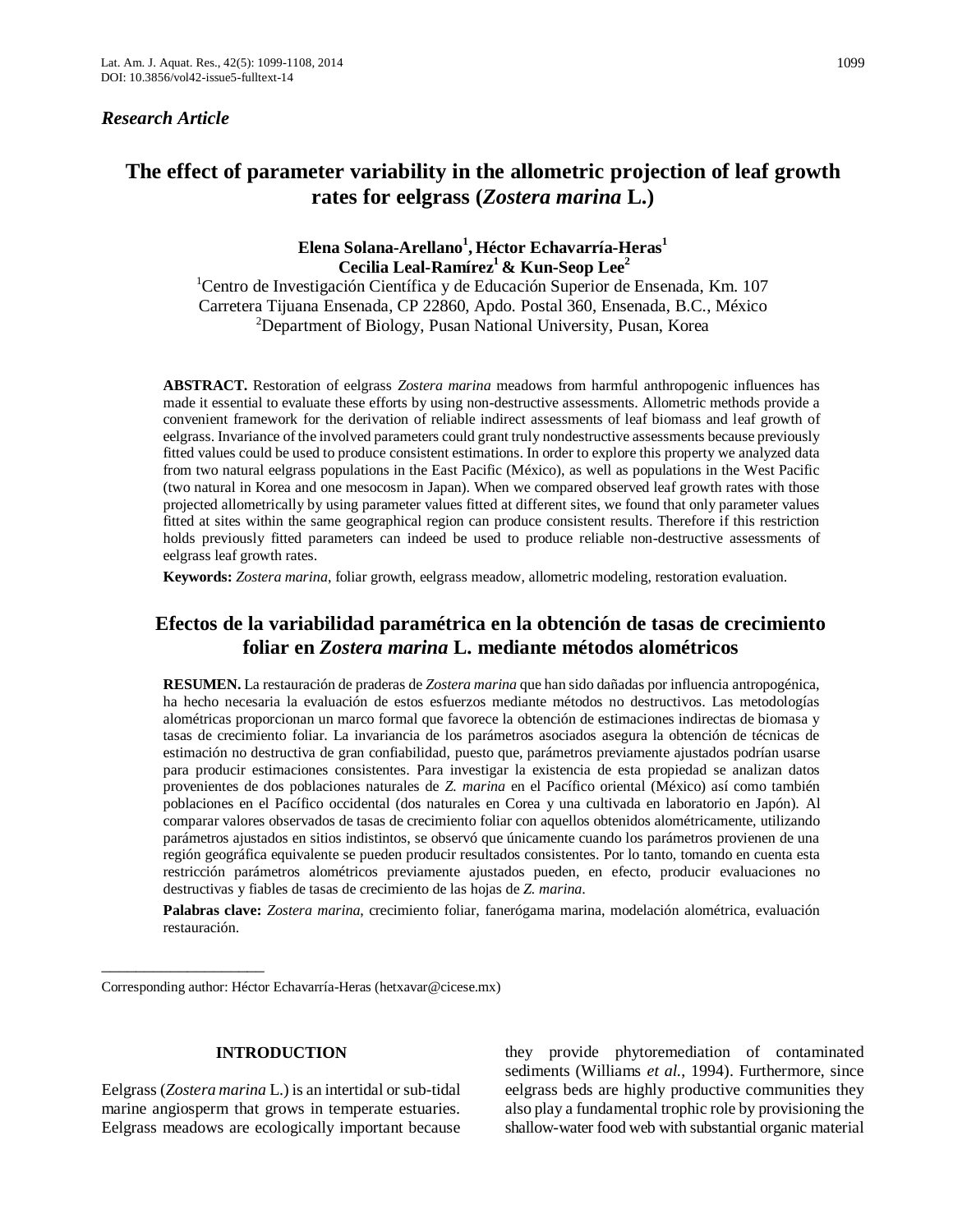(Jacobs, 1979), furnishing at the same time a structural assemblage that provides habitat or shelter for many fishes, fish larvae, attached algae and epifauna (McRoy, 1966; Thayer *et al*., 1984; Heck *et al*., 1995). Therefore the measurement of biomass and its variability is fundamental for assessing the overall values of eelgrass populations. Moreover, in restored areas, determinations of leaf-growth rates are fundamental to the assessment of the re-establishment of ecological functioning. Scaling relationships of the form

$$
Y = \beta X^{\alpha} \tag{1}
$$

with the parameter  $\alpha$  known as the allometric exponent and  $\beta$  commonly referred as the normalization constant are widely utilized in many types of biological studies (Savage *et al*., 2004; Marquet *et al*., 2005; West & Brown, 2005; Harris *et al*., 2006; Filgueira *et al*., 2008; Kaitaniemi, 2008). In functional-structural plant models, for example, they can be used for estimating unmeasured plant traits  $Y$  based on some easily measurable traits  $X$ , such as the length or diameter of structures. Duarte (1991) assembled an extensive compilation of data on architecture and growth of different seagrass species, and found consistent fittings of models of the form (1) for several pairs of representative variables  $X$  and  $Y$ . These models were used to examine the implications of differences in module size to account for differences in productivity among species. For eelgrass in particular, the results presented in McRoy (1970) and Jacobs (1979) exemplify how similar scaling equations can be used in biomass and productivity studies. Furthermore, Hamburg & Homann (1986) and Solana-Arellano *et al*. (1991, 1998, 2003) identified bivariate allometric models to represent leaf biomass in terms of leaf length and width. These results show that allometric models provide convenient non-destructive surrogates for conventional leaf-biomass assessments. Additionally the scaling of eelgrass leaf and sheath biomasses in terms of matching lengths using equation (1) led to allometric methods for the non-destructive estimation of above-ground biomass (Echavarría-Heras *et al*., 2011).

If, at a time  $t$ , eelgrass individual leaf biomass is denoted through  $w(t)$  and corresponding length by means of  $l(t)$  then, assuming that leaf biomass can be allometrically scaled in terms of matching length in the form given by equation (1) we will have

$$
w(t) = \beta l(t)^{\alpha}, \qquad (2)
$$

and if  $w_s(t)$  denotes total blade biomass in a representative shoot  $s$  then using equation (2) to obtain the biomass of each individual leaf in the shoot, we will have

$$
w_s(t) = \sum_{l(s)} \beta l(t)^{\alpha}, \qquad (3)
$$

where  $\sum_{l(s)}$  indicates summation of the leaves that the shoot, s, holds. Moreover, if  $\Delta w$  stand for the biomass increment gained by an individual leaf over the interval [ $t, t + \Delta t$ ], then denoting by means of  $L_{sa}(t, \Delta t)$  the average growth rate of leaves on a shoot s over the same time interval we then have

$$
L_{sg}(t, \Delta t) = \frac{\sum_{l(s)} \Delta w}{\Delta t}
$$
 (4)

and correspondingly, if  $L_g(t, \Delta t)$  denotes the linked average rate of leaf growth per shoot-day then we have

$$
L_g(t, \Delta t) = \frac{\sum_{NS(t, \Delta t)} L_{sg}(t, \Delta t)}{NS(t, \Delta t)},
$$
\n(5)

where  $\sum_{NS(t,\Delta t)}$  indicates summation of the shoots collected over the marking interval  $[t, t + \Delta t]$  being  $NS(t, \Delta t)$  their number.

Following Echavarría-Heras *et al*. (2010), we can use equation (2) in order to derive an allometric approximation for  $L_{sg}(t, \Delta t)$  which we here denote through the symbol  $L_{psq}(\alpha, \beta, t, \Delta t)$  and formally expressed by

$$
L_{psg}(\alpha, \beta, t, \Delta t) = \frac{\sum_{s} \beta l(t + \Delta t)^{\alpha} \delta(t, \Delta t)}{\Delta t},
$$
 (6)

where the factor  $\delta(t, \Delta t)$  is given by

$$
\delta(t, \Delta t) = \left(1 - \left(1 - \frac{\Delta l}{l(t + \Delta t)}\right)^{\alpha}\right). \tag{7}
$$

Similarly, if  $L_{pg}(\alpha, \beta, t, \Delta t)$  denotes the associated proxy for  $L_g(t, \Delta t)$  this will be given by

$$
L_{pg}(\alpha, \beta, t, \Delta t) = \frac{\sum_{NS(t, \Delta t)} L_{psg}(\alpha, \beta, t, \Delta t)}{NS(t, \Delta t)}.
$$
 (8)

The appropriateness of the allometric method of equation (8) for providing accurate and truly simplified assessments of observed leaf growth rates  $L_g(t, \Delta t)$ given by equation (5) depends on a highly consistent fitting of the model of equation (2) and on the invariance of the associated parameters (Echavarría-Heras *et al*., 2010, 2011). The evaluation of the last matter is an important research problem which we address here. To that aim, we assembled data collected on four different natural eelgrass populations and a mesocosm, resulting in a total of 6751 complete leaves. All five data sets exhibited consistent fittings for the allometric scaling of leaf biomass in terms of length, and comparisons among data sets showed that the associated parameters can be considered as invariant within a given region. Moreover, allometrically projected leaf-growth rates that were obtained using equation (8) and available leaves data showed a remarkable correspondence with observed values calculated by means of equation (5) even when these proxies were obtained by using allometric parameters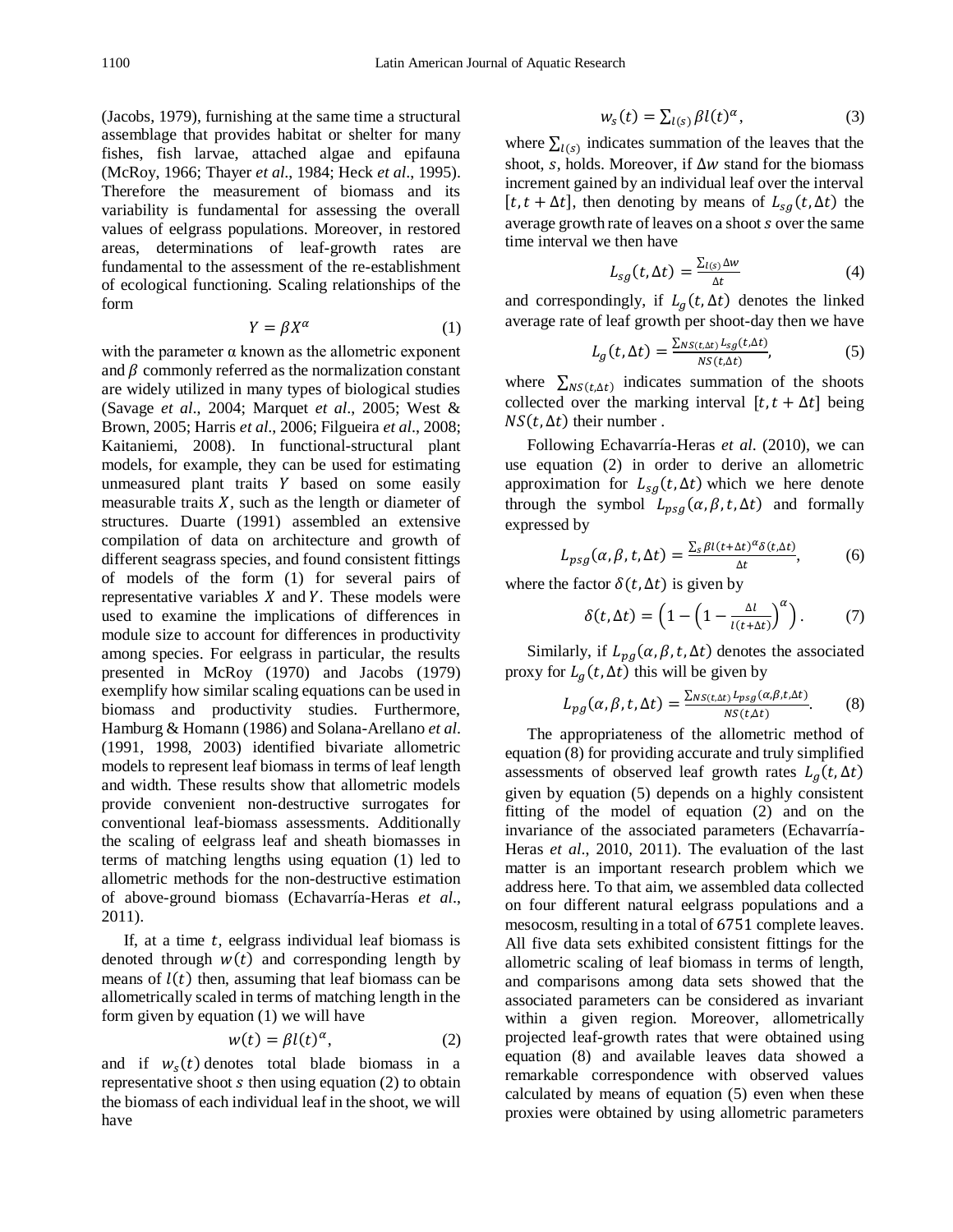fitted to data collected during a different year or at a different site within a given geographical region.

#### **MATERIALS AND METHODS**

For this study, we analyzed leaf biomass and length data from two natural eelgrass populations in the East Pacific, Punta Banda estuary and San Quintín Bay (México), and Kosung Bay and Jingdon Bay (Korea) and one mesocosm (Japan) populations in the West Pacific (Table 1). For each site, monthly means for total biomasses of complete leaves in shoots were obtained. For Punta Banda following the Kentula & McIntire  $(1986)$  technique we marked shoots at a time t and retrieved the remaining ones at a time  $t + \Delta t$  with  $\Delta t$ fixed at two weeks. For each leaf on a sampled shoot, the corresponding length values were obtained by measuring the distance between the reference point placed at the top of the sheath and the leaf tip. The associated leaf width was obtained using the criteria in Echavarría-Heras *et al*. (2011). Leaf elongation increments  $\Delta l = l(t + \Delta t) - l(t)$  were measured for each leaf; these are given by the displacement of the marking point from the reference point. The biomass  $\Delta w$  associated with a leaf length increment  $\Delta l$ , was obtained using  $\Delta l$ , the measured leaf width and the bivariate model of Solana-Arellano *et al*. (1998). Linked biomasses for the portions  $l(t + \Delta l) - \Delta l$ , were obtained in like manner. These values were used to estimate the observed overall rates of leaf growth using equation (5). The matching allometrically projected values  $L_{pg}(\alpha, \beta, t, \Delta t)$  of equation (8) were also calculated.

Widely used fitting approaches utilize logtransformation of the basic model of equation (1) to obtain the allometric parameters  $\alpha$  and  $\beta$ . The reluctance of many authors to acknowledge the worth of this kind of transformation is concisely described by Packard *et al*. (2010), who argued that equation (1) is intrinsically non-linear and disagreed with the logarithmic transformation approach to obtain a linearized form by pointing out that equivalent models fitted in arithmetic and logarithmic domains do not have equivalent least-square solutions. They also asserted that a lack of homoscedasticity and normality in the original data would be eliminated after logarithmic transformation and therefore, transforming data would generate a new distribution for the observed measurements. This new distribution should conform better than the original to the assumptions of parametric statistical tests, but the viability of back-transformed data it is not always possible (Glass, 1969; Packard, 2009). This back-transformation depends on the variability in the original response variable at each level

for the transformed independent variable. They claim, moreover, that small recorded deviations that do not fall on the line tend to be over weighted*. Zostera marina* shoots have leaves with large variability in length and thus of biomass. A standard shoot can have leaves measuring between 7 and 1500 mm, so dry weights can also have a wide range. Therefore, due to the observed variability on individual leaf lengths and biomasses (Table 2) following Packard *et al*. (2010) for the Baja California and mesocosm data sets, which contained measurements of both leaf length and biomass of individual leaves, we were able to fit equation (2) in its non-linear form instead of the traditional approach of linearizing the equation through a logarithmic transformation. Moreover, the logarithmic transformation approach could not be achieved for Kosung Bay and Jingdon Bay data sets, because leaf biomasses were aggregated at the shoot level, and so individual leaf dry weights were not available. Nevertheless, the dry weight of each leaf in a given shoot can be considered to be a random variable and can thus be expressed in terms of the model of equation (2) then following Echavarría-Heras *et al*. (2011) and Solana-Arellano *et al*. (2012) we fitted the several-variables version given by equation (3), and for comparison among the different sites we also used non-linear regression in these fittings. After fitting the appropriate model for each site (*i.e.*, model (2) or model (3)), we verified that the requirements of randomness normality, homoscedasticity and independence of residuals were satisfied (Seber & Wild, 1989), and then compared the obtained parameters using a Student *t* test (Table 4). Finally, to assess reproducibility of observed values through allometric proxies we used  $\hat{\rho}$  values, the Concordance Correlation Coefficient (CCC) (Lin, 1989 and 1992), to evaluate the reproducibility (Table 3). In order to provide a better understanding of the CCC as a measure of reproducibility we estimated the uncertainties of the point estimates of  $\hat{\rho}$  by obtaining confidence intervals. Because the point estimate of CCC is not normal, in a similar way, as in making inferences for the Pearson correlation coefficient, we normalized  $\hat{\rho}$  values by using the Z-transform (inverse hyperbolic tangent) of Fisher. Also, we used the corrected formula for the variance of  $\hat{\rho}$  (Steichen & Cox, 2002).

#### **RESULTS**

To facilitate recognition of the fitted parameter values we used subscripts to identify each site; for instance  $\alpha_M$ and  $\beta_M$  respectively label the values of the parameters  $\alpha$  and  $\beta$  fitted for the mesocosm study. In like manner, the initials of a site are used as a subscript for the corresponding parameter. The allometric parameters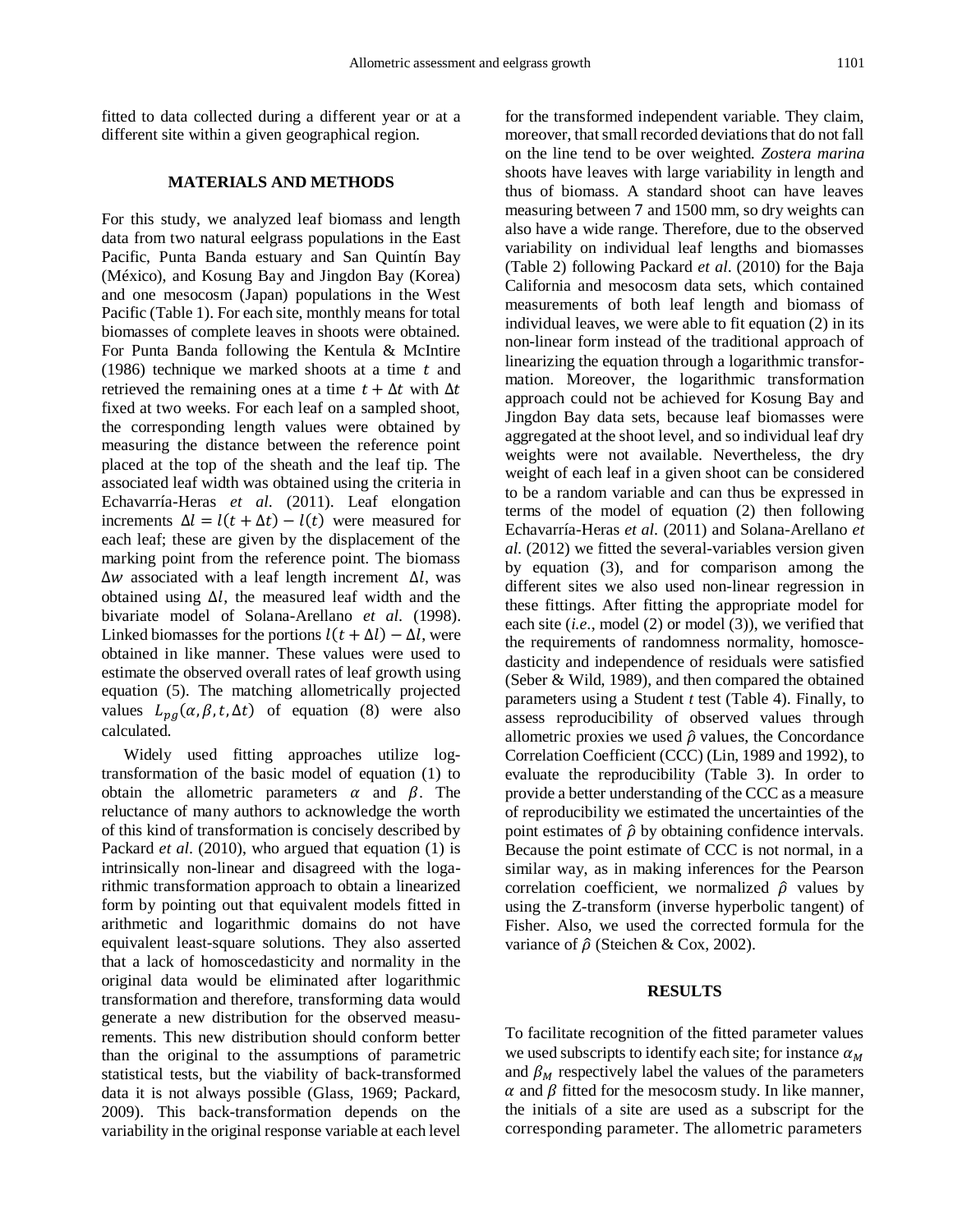| <b>Site</b>        | Geographic coordenates           | Sampling protocol             | Duration          | Total<br>leaves |
|--------------------|----------------------------------|-------------------------------|-------------------|-----------------|
| Japan mesocosm     | 35°13.7'N, 139°43.2'W            | Monthly, $3\times 2$ m pool   | Jul. 05-Sept. 06  | 247             |
| Jindong Bay Korea  | 35°06'N, 128°32'W                | Monthly, 4-6 random,          | Jan. 08 - Dec. 09 | 917             |
|                    |                                  | $0.35 \times 0.35$ m quadrats |                   |                 |
| Kosung Bay Korea   | 34°54'N, 128°20'W                | Monthly, 4-6 random,          | Jul. 07-May 08    | 432             |
|                    |                                  | $0.35 \times 0.35$ m quadrats |                   |                 |
| Punta Banda México | 31°43-46'N, 116°37-40'W          | Biweekly, 20 previously       | Jan. 99 - Dec. 99 | 3000            |
|                    |                                  | marked shoots                 |                   |                 |
| San Quintín México | 30°24'-30°37'N, 115°56'-116°01'W | Monthly, random two           | Nov. 92-Nov. 93   | 2020            |
|                    |                                  | $20\times20$ cm quadrats      |                   |                 |

**Table 1.** Location and sampling protocols for the *Zostera marina* leaf-length and biomass data sets used in this study.

**Table 2.** Basic statistics for observed leaf weight (w) and length (l) values.

| <b>Site</b>         | Variable | Mean   | Minimum | Maximum | Variance |
|---------------------|----------|--------|---------|---------|----------|
| Japan (mesocosm)    | w        | 162.93 |         | 780.2   | 25636.2  |
|                     |          | 541    | 17.7    | 1827.7  | 151475.8 |
| Jindong Bay         | w        | 1.1    | 0.3     | 2.5     | 0.3      |
|                     |          | 349.3  |         | 1149    | 52137.4  |
| Kosung Bay          | w        | 0.75   | 0.24    | 2.63    | 0.3      |
|                     |          | 421.9  | 8       | 1931    | 7733.3   |
| Punta Banda Estuary | w        | 0.011  | 0.00005 | 0.06    | 0.0001   |
|                     |          | 156.8  | 11      | 540     | 8946.6   |
| San Ouintín Bay     | w        | 0.015  | 0.00002 | 0.15    | 0.004    |
|                     |          | 169.9  | 10      | 976     | 28367.7  |

**Table 3.** Values of estimates of allometric parameters  $(\alpha, \beta)$ , determination coefficients of the fitting  $(R^2)$  (cf. Eqs. (2) and (3)) for different sites, and Z-transform values of the concordance correlation coefficient with 0.95 confidence interval  $(\hat{\rho})$ .

| <b>Samples Dates</b> | <b>Site</b> |                        | α                 | $R^2$ | ô                |
|----------------------|-------------|------------------------|-------------------|-------|------------------|
| Jul 2005-Sep 2006    | mesocosm    | $0.0001 \pm 4E-5$      | $1.164 \pm 0.057$ | 0.74  | 0.76(0.63,0.92)  |
| Jan 2008-Dec 2009    | Jindong Bay | $0.000172 \pm 58E - 6$ | $1.21 \pm 0.054$  | 0.77  | 0.83(0.72, 0.93) |
| Jun 2007-May 2008    | Kosung Bay  | $0.000087 \pm 46E - 6$ | $1.205 \pm 0.079$ | 0.72  | 0.80(0.70, 0.85) |
| Jan 1999-Dec 1999    | Punta Banda | $0.000007 \pm 4E-12$   | $1.43 \pm 0.013$  | 0.84  | 0.85(0.75, 0.97) |
| Nov 1992-Nov 1993    | San Quintín | $0.000009 \pm 0.0$     | $1.41 \pm 0.012$  | 0.92  | 0.90(0.75, 0.97) |

**Table 4.** Comparisons of allometric parameter values  $\alpha$  and  $\beta$  obtained at the different sites.

|                                        | α         |         |         |         |  |
|----------------------------------------|-----------|---------|---------|---------|--|
| Site comparisons                       |           | P-level |         | P-level |  |
| Mesocosm vs Jingdon Bay                | $-0.587$  | 0.29    | $-1.01$ | 0.15    |  |
| Mesocosm vs Kosung Bay                 | $-0.4187$ | 0.31    | 0.22    | 0.58    |  |
| Mesocosm vs Punta Banda Estuary        | $-4.555$  | 0.008   | 2.27    | 0.01    |  |
| Mesocosm vs San Quintin Bay            | $-4.221$  | 0.001   | 2.22    | 0.01    |  |
| Jingdong Bay vs Kosung Bay             | $-0.051$  | 0.48    | 1.15    | 0.13    |  |
| Jing-dong Bay vs Punta Banda           | $-3.9609$ | 0.005   | 2.847   | 0.003   |  |
| Jindong Bay vs San Quintin Bay         | $-3.614$  | 0.0007  | 2.81    | 0.002   |  |
| Kosung Bay vs Punta Banda Estuary      | $-2.771$  | 0.03    | 1.74    | 0.05    |  |
| Kosung Bay vs San Quintin Bay          | $-2.5372$ | 0.01    | 1.69    | 0.045   |  |
| Punta Banda Estuary vs San Quintin Bay | $-1.070$  | 0.24    | $-0.71$ | 0.39    |  |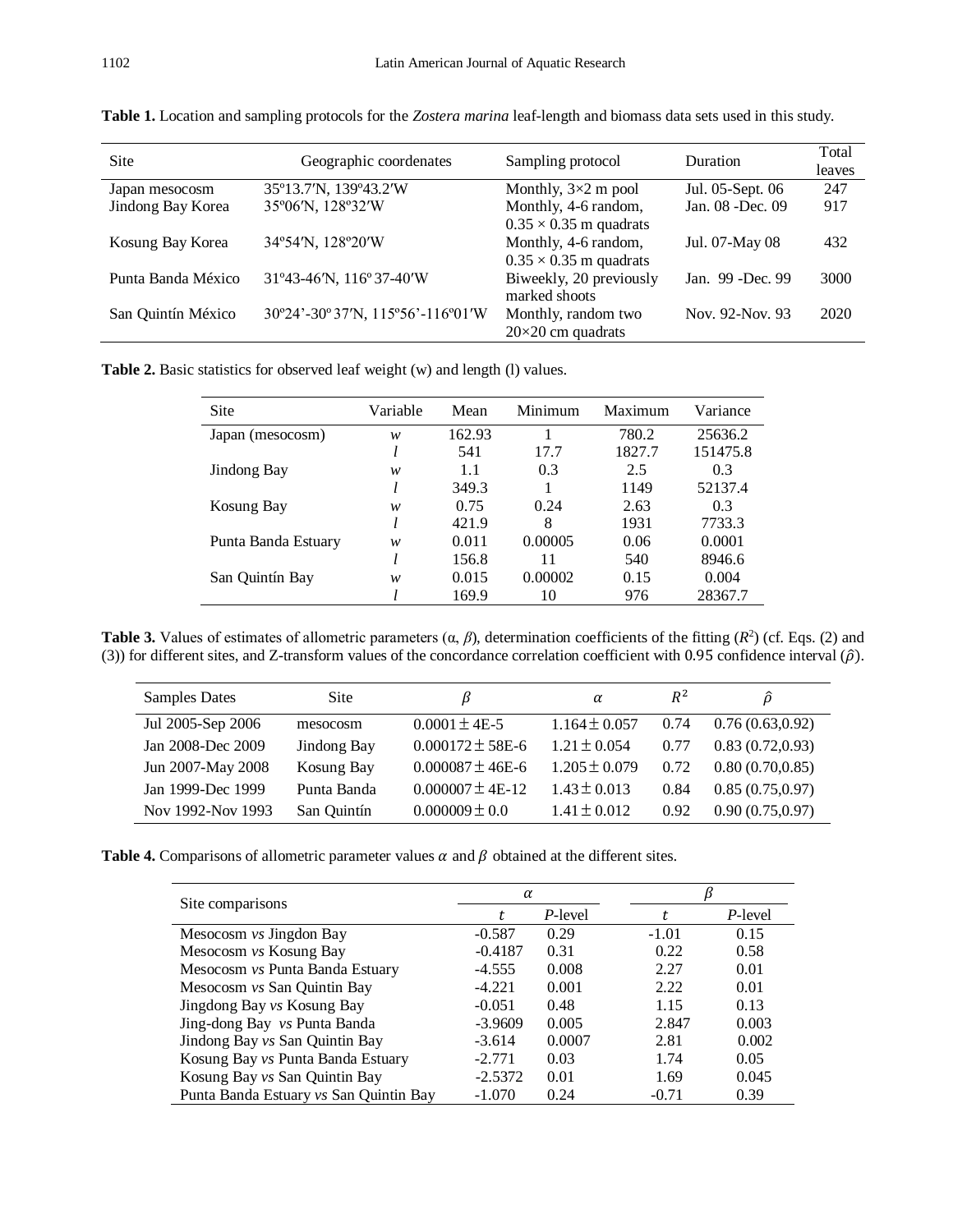were identified using the model of equation (2) for the mesocosm, Punta Banda and San Quintín studies, but this identification was performed by means of equation (3) for the Kosung and Jindong data. For the mesocosm data we obtained  $\alpha_M = 1.16$ ,  $\beta_M = 0.0001$  and a determination coefficient of.  $R^2 = 0.74$ . Although the residuals show a lack of homogeneity of variances, their normality was corroborated  $(P > 0.05)$ . It is worth pointing out that for this data set, the log-transformation of equation (2) eliminates the lack of homogeneity of residuals, giving a larger determination coefficient (*R* 2  $= 0.91$ ) but different values than  $\alpha_M$  and  $\beta_M$  for the resulting fitted parameters. For the Punta Banda data, fitted parameter values were  $\alpha_{PB} = 1.43$  and  $\beta_{PB} =$ 0.000007 with a determination coefficient of,  $R^2 = 0.84$ , meanwhile for San Quintín Bay values were respectively  $\alpha_{SQ} = 1.41$  and  $\beta_{SQ} = 0.000009$  with  $R^2 =$ 0.92. A good disposition of residuals was observed for both the Punta Banda and San Quintín fittings; that is, residuals were normally distributed with a mean of zero and a constant variance  $(P > 0.05)$ . For Jindong Bay, values of fitted parameter were  $\alpha_{JB} = 1.21$  and  $\beta_{JB} =$ 0.000172. A determination coefficient of  $R^2 = 0.77$  was obtained, and testing of residuals showed normality and homogeneity of variances  $(P > 0.05)$ . For Kosung Bay the fitting produced  $\alpha_{KB} = 1.205$  and  $\beta_{KB} = 0.000087$ with a value of the coefficient of determination of  $R^2 =$ 0.72, and testing for normality and homogeneity of variances gave values of  $(P > 0.05)$  and  $(P = 0.04)$ respectively. The associated CCC values  $(\hat{\rho})$  for reproducibility of the observed leaf biomasses by means of the applicable allometric proxies were also obtained (Table 3).

Comparisons for differences in the fitted allometric parameters between sites showed no significant differences between the mesocosm allometric exponent  $\alpha_M$  and the value  $\alpha_{IB}$  fitted for Jindong Bay (*P* = 0.29) (Table 4). Similarly non-significant differences between  $\alpha_M$  and  $\alpha_{KB}$  were found (*P* = 0.31). Likewise, the allometric exponents  $\alpha_{IB}$  and  $\alpha_{KB}$  were statistically equivalent  $(P = 0.48)$ . Also, the Mexican data sets revealed no significant differences in their allometric exponents  $\alpha_{PB}$  and  $\alpha_{SQ}$  (P = 0.24). Significant differences were found in the values of  $\alpha$  fitted for populations in Korea and Japan, relative to those values fitted for populations in Baja California ( $P < 0.01$ ). However, significant differences were also found in the fitted values of the normalization constant  $\beta$  between the Eastern and Western Pacific  $(P > 0.05)$ , while the regional values were not ( $\beta_{PB}$  vs  $\beta_{SQ}$  ( $P = 0.39$ ),  $\beta_M$  vs  $\beta_{IB}$  (*P* > 0.15),  $\beta_M$  vs  $\beta_{KB}$  (*P* = 0.58) and  $\beta_{IB}$  vs  $\beta_{KB}$  $(P = 0.13)$ . In order to show the performance of allometric methods we provide the dynamics of observed and allometrically projected shoot biomasses

and leaf growth rates. In Fig. 1, we present comparisons of observed and allometrically projected (cf. eq. 3) monthly means for total biomasses of complete leaves in shoots for each site. For the Punta Banda data set the calculated annual average of observed monthly growth rates  $L_g(t, \Delta t)$  was 0.049 g month<sup>-1</sup>. We used the parameters  $\alpha_{PB}$  and  $\beta_{PB}$  fitted at the site and then calculated the related projected values  $L_{pq}(\alpha_{PB}, \beta_{PB}, t, \Delta t)$ of equation (8). The average value of projected values was  $0.0452$  g month<sup>-1</sup>. Fig. 2 presents a comparison of observed and projected values.

To evaluate the effects of differences in allometric parameters on allometric projections of leaf growth rates we calculated projected values  $L_{pg}(\alpha, \beta, t, \Delta t)$ produced by equation (8) and the Punta Banda individual leaf data but using different combinations of the values of the parameters  $\alpha$  and  $\beta$  fitted in this study. In forming these parametric combinations, we also considered  $\alpha_{AV}$  and  $\beta_{AV}$ , the respective averages of the presently fitted values of  $\alpha$  and  $\beta$ . For the projected leaf growth rates,  $L_{pq}(\alpha_{PB}, \beta_{PB}, t, \Delta t)$  the value of  $\hat{\rho}$  was 0.79. Linear regression analysis showed, moreover, that observed rates  $L_g(t, \Delta t)$  can be isometrically scaled in terms of the projected values  $L_{pq}(\alpha_{PB}, \beta_{PB}, t, \Delta t)$  with a normalization constant of 1.05. The determination coefficient was,  $R^2 = 0.97$ , with good behavior of the residual. The annual average of observed  $L_g(t, \Delta t)$ rates was  $0.049$  g month<sup>-1</sup> and the annual average for the  $L_{pg}(\alpha_{PB}, \beta_{PB}, t, \Delta t)$  values was 0.0452 g month<sup>-1</sup>. Moreover, we found non-significant differences in the values of  $\alpha$  and  $\beta$  fitted at Punta Banda and at San Quintín Bay (Table 4). When projected leaf growth rates using both allometric parameters were fitted at San Quintín Bay, the concordance correlation coefficient between observed  $L_g(t, \Delta t)$  and projected  $L_{pq}(\alpha_{SO}, \beta_{SO}, t, \Delta t)$  rates was of  $\hat{\rho} = 0.69$  and the isometric scaling of observed versus projected values was also consistent. This produced a normalization constant of 1.05 with a value of  $R^2 = 0.97$  for the determination coefficient and a fair distribution of residuals. The annual average for  $L_{pq}(\alpha_{SO}, \beta_{SO}, t, \Delta t)$ values calculated for Punta Banda was 0.0453 g month-<sup>1</sup>. No significant differences between this average, the average of  $L_{pg}(\alpha_{PB}, \beta_{PB}, t, \Delta t)$  values and that of observed leaf growth rates  $L_g(t, \Delta t)$  were found  $(df_{2,33}, F = 0.599, P = 0.55)$  showing that we can exchange allometric parameters between Punta Banda and San Quintín Bay to obtain consistent reproducible observed leaf growth rates by means of the related projections.

We did, however, observe significant differences between the values of  $\alpha$  and  $\beta$  fitted at Punta Banda and those fitted at the Korean and mesocosm studies. We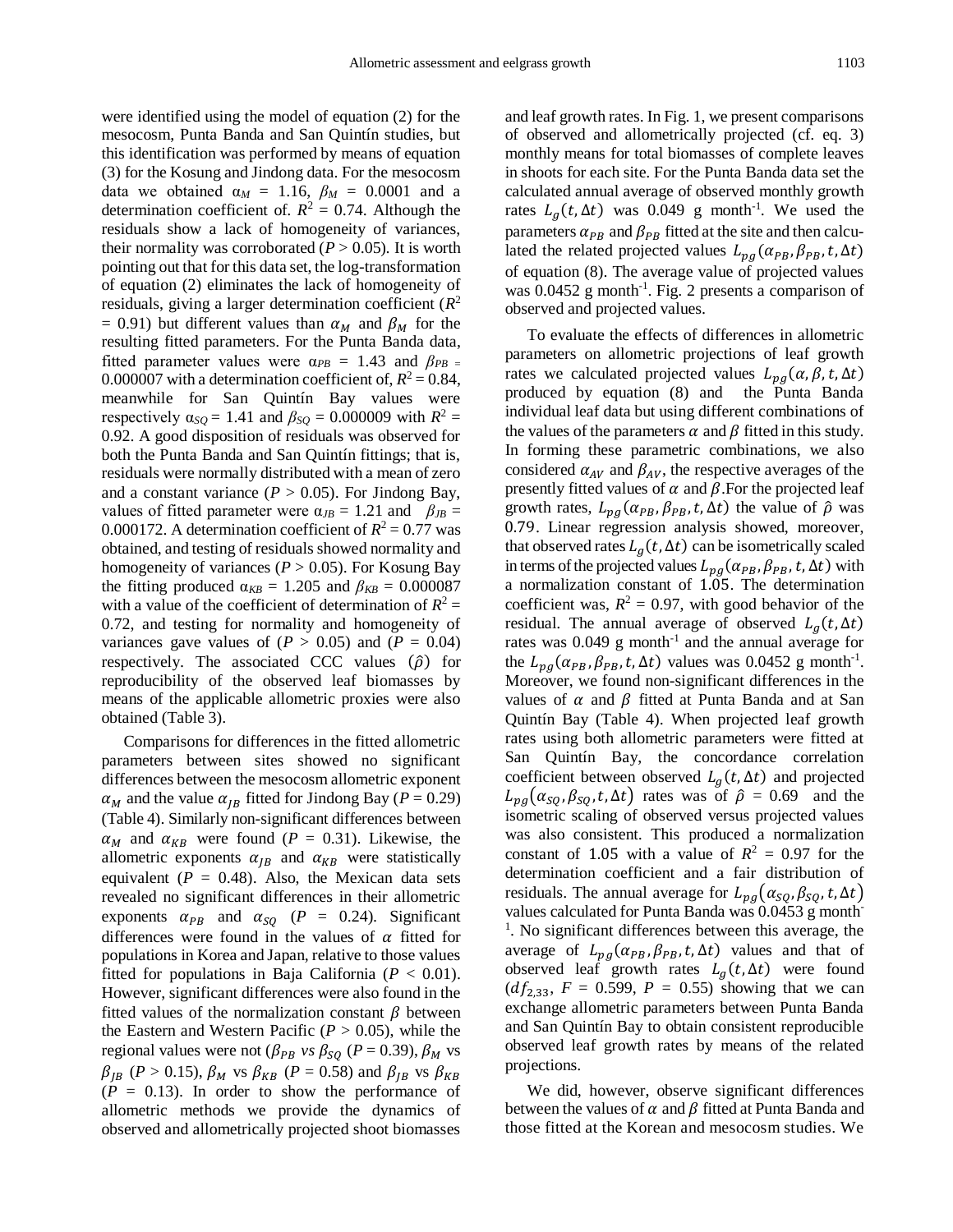

**Figure 1.** Observed and allometrically predicted monthly means for total biomasses of complete leaves in shoots for each site. Dashed lines for observed values and continuous line for predicted. a) Jingdon Bay, b) Kosung Bay, c) mesocosm, d) Punta Banda Estuary e) San Quintín Bay. Sampling times are months. For initial and final months of data collecting at each site the reader is referred to Table 3.

can therefore expect that projections using values of  $\alpha$ and  $\beta$  fitted at these sites would induce greater deviations between observed rates than those projected using  $\alpha$  and  $\beta$  fitted at San Quintín Bay. In fact the values of the concordance correlation coefficient corroborate that, among combinations formed with both allometric parameters fitted at a different site than Punta Banda estuary, the projections obtained using  $\alpha$ and  $\beta$  fitted at San Quintín Bay performed relatively better for reproducing variability of observed leaf growth rates (Table 5). This points to the importance of local and regional factors in the determination of the values of the allometric parameters involved, and

consequently in the reproducibility of leaf growth rates derived through the allometric proxy considered here. For mixed parametric combinations, we can detect a penalty on the value of the concordance correlation coefficient associated with the  $L_{pg}(\alpha_{PB}, \beta_{PB}, t, \Delta t)$ values, which is attributable to changes in  $\alpha_{PB}$  and  $\beta_{PB}$ for projection purposes (Table 5).

#### **DISCUSSION**

The allometric exponent  $\alpha$  (cf. eq. 1) has been the focus of theoretical and empirical studies because it often seems to have a constant value specific to a particular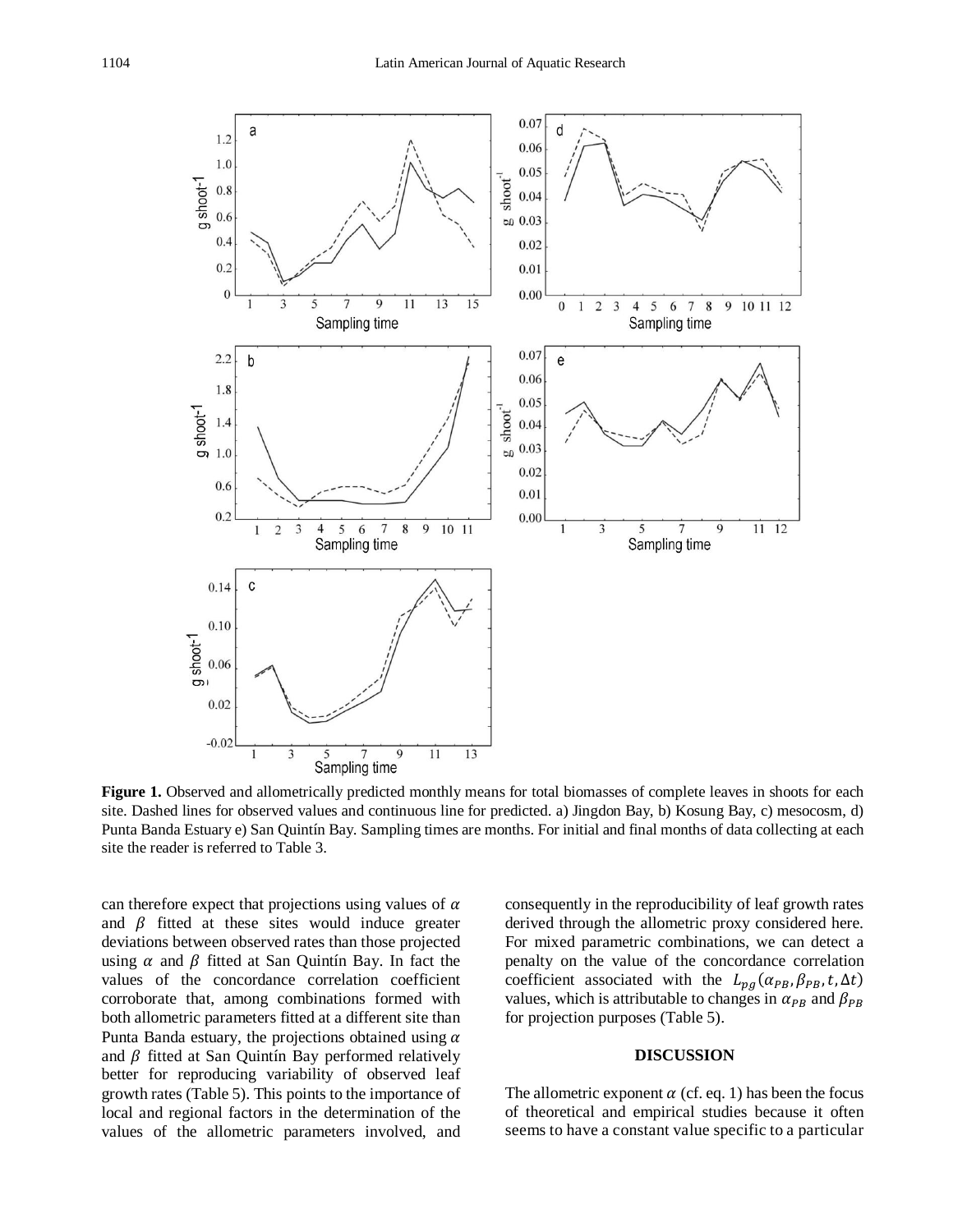

**Figure 2.** Projected *vs* observed leaf growth rate for Punta Banda Estuary data. In these projections we used equation (8) and the allometric parameters fitted at the site. Dashed lines for observed values and continuous line for predicted. Sampling times indicate successive biweekly intervals. For initial and final dates of collecting data the reader is referred to Table 3.

biological relationship (*e.g.*, Winter, 1976; Bernard, 1983; Jones *et al*., 1992; Enquist *et al*., 1998; Niklas & Enquist, 2001; West *et al*., 2002). On the other hand, several studies have provided evidence that support a certain variability in the exponent of allometric scaling laws (*e.g.*, Riisgård, 1998; Atanasov & Dimitrov, 2002; Bokma, 2004; Muller-Landau *et al*., 2006; Reich *et al*., 2006; White *et al*., 2006). Accordingly, the value of the normalization constant  $\beta$  is considered to be characteristic of species or populations (Niklas, 1994). And the variability observed in the normalization constant, moreover, has been explained as a differential response to environmental conditions (Winter, 1976; Bernard, 1983; West *et al*., 1997; Gillooly *et al*., 2001; Brown *et al*., 2002). Kaitaniemi & Lintunen (2008) demonstrated that by using a theoretically predicted fixed value for the exponent  $\alpha$  instead of an empirical value determined by regression, it is possible to make the normalization constant  $\beta$  suitable for biological interpretation in terms of a dynamically changing environment. In our scaling, we observed (Table 3) deviations among numerical values of  $\alpha$  that are comparatively smaller than those obtained for  $\beta$  values. We observed that absolute numerical differences between  $\alpha_{PB}$  and each of the remaining fitted values for the allometric exponents are bounded by 0.19  $\alpha_{PB}$ . Meanwhile, taking now  $\beta_{PB}$  as a reference, the bound for the corresponding absolute deviation between this parameter and the other fitted normalization constant values increased to 23.57  $\beta_{PR}$ . This could be interpreted as a result of relatively greater local influences in the determination of the  $\beta$  value,

these influences likely being linked to environmental factors. Interestingly, the maximum absolute deviation from  $\beta_{PB}$  was attained by  $\beta_{IB}$ . Hence our results support the view that the scaling relationships addressed here can be viewed as static relationships in which both the scaling exponent  $\alpha$  and the normalization constant  $\beta$  obtain empirical values that are fixed within a single set of data (Kaitaniemi & Lintunen, 2008). Nevertheless our results suggest that values of the allometric parameters  $\alpha$  and  $\beta$  can be considered statistically similar within a given geographical region. The elucidation of this hypothesis, however, requires a more extensive data set than the one used here.

Using equation (8) we projected leaf-growth rates for Punta Banda estuary using measured leaf lengths and the parameters  $\alpha_{PB}$  and  $\beta_{PB}$  fitted at the site, and comparison of projected and observed values calculated using equation (5) showed consistent results (see Fig. 2).

The possibility of projecting leaf-growth rates using values of  $\alpha$  and  $\beta$  that were fitted for different eelgrass populations and over different periods of time lies at the core of a universal property for the allometric parameters. But allometric scaling relationships, like that given by equation (1), are markedly sensitive to variation in the parameters involved. Although statistical differences between allometric parameters fitted at two regionally equivalent sites were not significant, there are necessarily differences in numerical values among fitted parameters. Even slight numerical differences in fitted values for these allometric parameters, along with errors of aggregation in calculating growth rates through equation (8), could induce important deviations between the observed and projected rates. This can be readily illustrated by the values of the concordance correlation coefficient (Table 5). Since a wide range of variation in  $\hat{\rho}$  is observed, our results show that local influences which determine the static nature of the values of  $\alpha$  and  $\beta$  are such that an invariant value for each one of these parameters would fail to consistently reproduce the dynamics of observed leaf-growth rates through the allometric device of equation (8). Moreover, among pairs of allometric parameters fitted at sites in the West Pacific, the combination formed by  $\alpha_{IB}$  and  $\beta_{KB}$ recorded the smallest Euclidean distance relative to the ordered pair formed by  $\alpha_{PB}$  and  $\beta_{PB}$  (see shaded row in Table 6), even though,  $L_{pg}(\alpha_{IB}, \beta_{KB}, t, \Delta t)$  values produced a low concordance correlation coefficient value of  $\hat{\rho} = 0.09$ . Meanwhile, in Table 6 we can observe that the Euclidian distance between allometric parameters fitted at San Quintin Bay and those fitted at Punta Banda was the smallest and in correspondence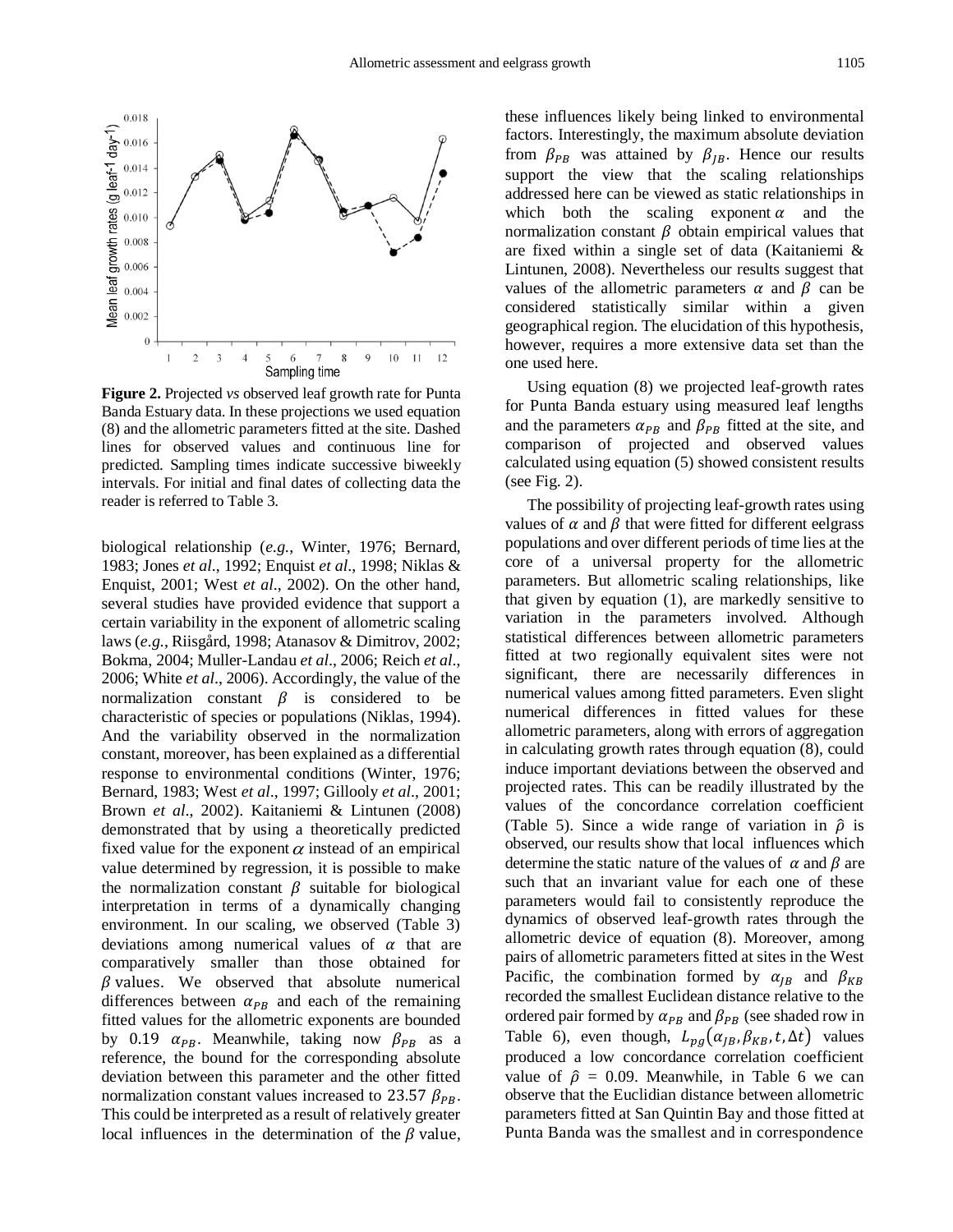**Table 5.** Isometric relationship between observed growth rates and those projected allometrically through different combinations of estimated parameter.  $\alpha$  and  $\beta$  stand for allometric parameters and c for the isometric normalization constant.  $R^2$  determination coefficient,  $\hat{\rho}$ : Z-transformed concordance correlation coefficient of reproducibility with the corresponding 0.95 confidence interval.

| α                 | β                               | C    | $R^2$ | ô                   |
|-------------------|---------------------------------|------|-------|---------------------|
| $\alpha_{PR}$     | $\beta_{PB}$                    | 1.05 | 0.97  | 0.75(0.44, 0.87)    |
| $\alpha_{SQ}$     | $\beta_{SQ}$                    | 1.05 | 0.97  | 0.69(0.35, 0.80)    |
| $\alpha_{PB}$     | $\beta_{SO}$                    | 1.12 | 0.98  | 0.70(0.46, 0.84)    |
| $\alpha_{SQ}$     | $\beta_{\scriptscriptstyle PB}$ | 1.06 | 0.98  | 0.67(0.39, 0.83)    |
| $\alpha_{\it KB}$ | $\beta_{\scriptscriptstyle PB}$ | 4.70 | 0.98  | 0.034(0.013, 0.054) |
| $\alpha_{AV}$     | $\beta_{\scriptscriptstyle PB}$ | 2.12 | 0.98  | 0.15(0.08, 0.20)    |
| $\alpha_M$        | $\beta_M$                       | 0.42 | 0.98  | 0.10(0.08, 0.14)    |
| $\alpha_{\it KB}$ | $\beta_{KB}$                    | 0.39 | 0.98  | 0.10(0.06, 0.12)    |
| $\alpha_{IB}$     | $\beta_{\it KB}$                | 0.37 | 0.97  | 0.09(0.03, 0.14)    |
| $\alpha_{IB}$     | $\beta_{\scriptscriptstyle PB}$ | 4.60 | 0.97  | 0.034(0.012, 0.06)  |
| $\alpha_{AV}$     | $\beta_{AV}$                    | 0.2  | 0.95  | 0.03(0.015, 0.044)  |
| $\alpha_{IB}$     | $\beta_{IB}$                    | 0.19 | 0.98  | 0.03(0.005, 0.07)   |
| $\alpha_M$        | $\beta_{PB}$                    | 5.90 | 0.97  | 0.024(0.008, 0.04)  |
| $\alpha_{PR}$     | $\beta_{\mathit{KB}}$           | 0.11 | 0.98  | 0.017(0.006, 0.03)  |
| $\alpha_{PB}$     | $\beta_M$                       | 0.09 | 0.88  | 0.014(0.004, 0.023) |
| $\alpha_{PR}$     | $\beta_{\underline{IB}}$        | 0.06 | 0.97  | 0.007(0.002, 0.013) |

**Table 6.** Euclidian distance values  $\delta_{PB}(\alpha, \beta)$  between the fixed pair  $(\alpha_{PB}, \beta_{PB})$  and different combinations  $(\alpha, \beta)$ obtained using the values of the allometric parameters fitted at the different site. Rounding off was avoided in order to show differences in  $\delta_{PB}(\alpha, \beta)$  values.

| α                               | β                               | $\delta_{\scriptscriptstyle PB}(\alpha,\beta)$ |
|---------------------------------|---------------------------------|------------------------------------------------|
| $\alpha_{JB}$                   | $\beta_{IB}$                    | 0.220                                          |
| $\alpha_M$                      | $\beta_{JB}$                    | 0.266                                          |
| $\alpha_{SQ}$                   | $\beta_{IB}$                    | 0.020                                          |
| $\alpha_{KB}$                   | $\beta_{IB}$                    | 0.225                                          |
| $\alpha_{IB}$                   | $\beta_M$                       | 0.220                                          |
| $\alpha_{\scriptscriptstyle M}$ | $\beta_M$                       | 0.266                                          |
| $\alpha_{SQ}$                   | $\beta_M$                       | 0.020                                          |
| $\alpha_{\textit{KB}}$          | $\beta_M$                       | 0.225                                          |
| $\alpha_{IB}$                   | $\beta_{SQ}$                    | 0.220                                          |
| $\alpha_M$                      | $\beta_{SQ}$                    | 0.266                                          |
| $\alpha_{SQ}$                   | $\beta_{SQ}$                    | 0.020                                          |
| $\alpha_{\it KB}$               | $\beta_{\mathit{SQ}}$           | 0.225                                          |
| $\alpha_{IB}$                   | $\beta_{\scriptscriptstyle KB}$ | 0.220                                          |
| $\alpha_{\scriptscriptstyle M}$ | $\beta_{\scriptscriptstyle KB}$ | 0.266                                          |
| $\alpha_{SQ}$                   | $\beta_{KB}$                    | 0.020                                          |
| $\alpha_{KB}$                   | $\beta_{KB}$                    | 0.225                                          |

 $L_{na}(\alpha_{SO}, \beta_{SO}, t, \Delta t)$  values produced for  $\hat{\rho}$  a consistent value of  $\hat{\rho} = 0.69$  (Table 5). This suggests that, in order to obtain reasonable allometric estimations of observed leaf growth rates at a given site, the involved parameters should be interchangeable among regionally equivalent sites.

Our analysis showed that no universal value can be found for the allometric exponent  $\alpha$  in equation (2). Although our results suggest that the scaling relationship addressed here might be considered static, thus implying that local factors determine the actual values of fitted parameters, we did not find significant differences at the regional level. We also analyzed data previously collected over different complete annual cycles and found time invariance of allometric parameters for the bivariate scaling of eelgrass leaf biomass in terms of length and width at San Quintín Bay (Solana-Arellano *et al*., 1998) and for the scaling of leaf biomass and length at Jindong Bay (Echavarría-Heras *et al*., 2011). And using data collected from April 1998 to May 1999 as well as the data set presented here, we further verified this property for the allometric parameters  $\alpha$  and  $\beta$  at Punta Banda estuary. But the time-invariance property could not be tested for the present Kosung Bay or mesocosm studies because we lack data for different annual cycles. If time invariance of the allometric parameters can be statistically demonstrated for eelgrass at a given site, this implies that values previously fitted there -or at a regionally equivalent site- can be expected to produce accurate non-destructive leaf-biomass assessments by means of equation (8). We must, however, stress that only when data on leaf lengths and leaf-length increments over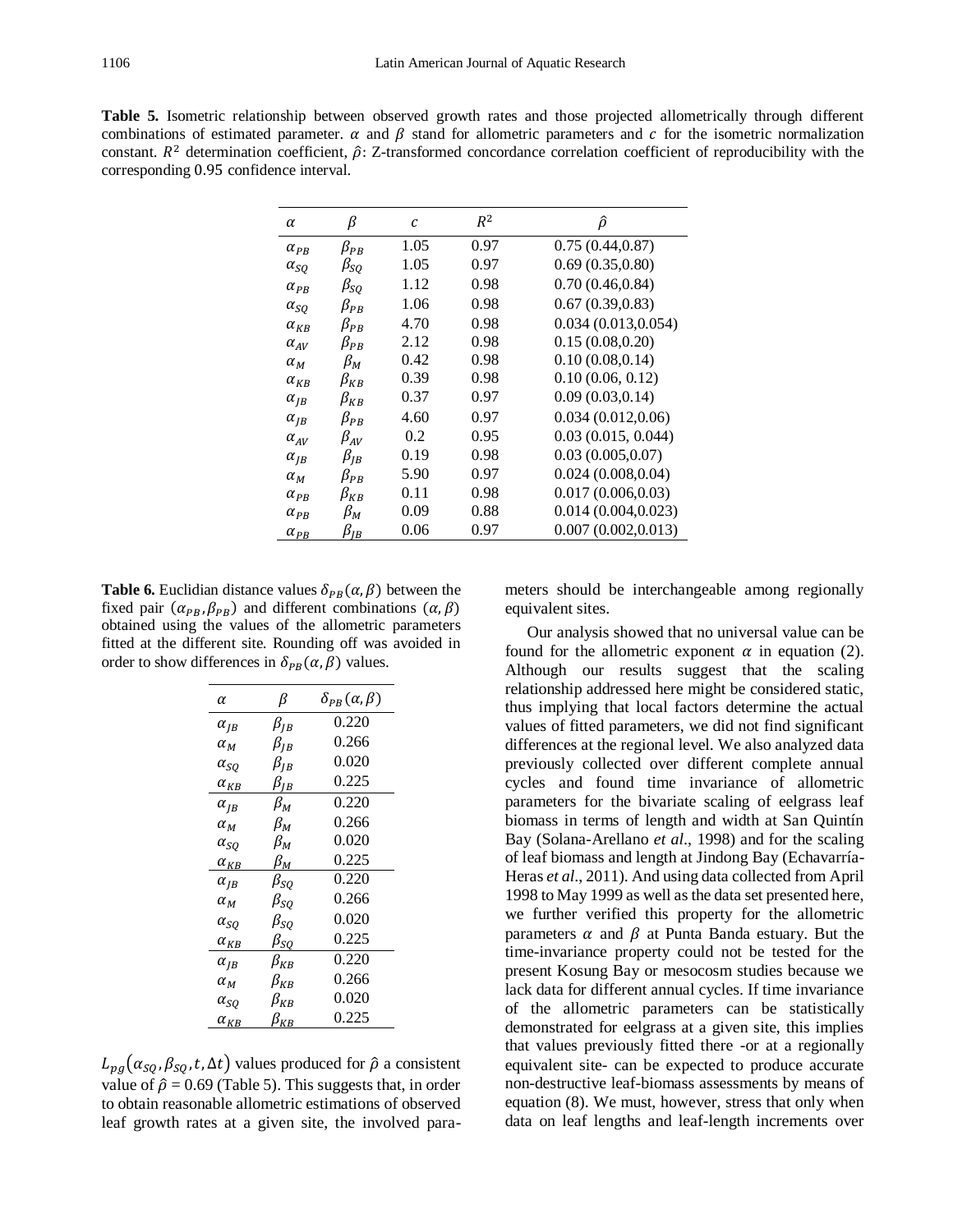marking intervals can be obtained without removing shoots, previously fitted and time-invariant values for the allometric parameters  $\alpha$  and  $\beta$  can be used to produce, through equation (8), reliable cost-effective and non-destructive assessments of leaf growth rates.

#### **ACKNOWLEDGEMENTS**

We are indebted to Dr. Shinya Hosokawa for providing the mesocosm data. Our thanks to Carlos Cabrera-Ramos and Olga Flores-Uzeta for technical assistance in the laboratory work, and also to José Maria Domínguez and Francisco Ponce for the art work in Figures. Two anonymous reviewers provided valuable comments which greatly improved our final presentation.

#### **REFERENCES**

- Atanasov, A.T. & D.B. Dimitrov. 2002. Changes of the power coefficient in the 'metabolism-mass' relationship in the evolutionary process of animals. BioSystems, 66: 65-71.
- Bernard, F.R. 1983. Physiology and mariculture of some northeastern Pacific bivalve molluscs. Can. Spec. Pub. Fish. Aquat. Sci., 63: 1-24.
- Bokma, F. 2004. Evidence against universal metabolic allometry. Funct. Ecol., 18: 184-187.
- Brown, J.H., L. Gupta, B.L. Li, B.T. Milne, C. Restrepo & G.B. West. 2002. The fractal nature of nature: power laws, ecological complexity and biodiversity. Phil. Trans. R. Soc. Lond. B, 357: 619-626.
- Duarte, C.M. 1991. Allometric scaling of seagrass form and productivity. Mar. Ecol. Prog. Ser., 77: 289-300.
- Echavarría-Heras, H., E. Solana-Arellano & E. Franco-Vizcaíno. 2010. An allometric method for the projection of eelgrass leaf biomass production rates. Math. Biosci., 223: 58-65.
- Echavarría-Heras, H., L. Kun-Seop, E. Solana-Arellano & E. Franco-Vizcaíno. 2011. Formal analysis and evaluation of allometric methods for estimating aboveground biomass of eelgrass. Ann. Appl. Biol., 159: 503-515.
- Enquist, B.J., J.H. Brown & G.B. West. 1998. Allometric scaling of plant energetic and population density. Nature, 395: 163-165.
- Filgueira, R., U. Labarta & M.J. Fernández-Reiriz. 2008. Effect of condition index on allometric relationships of clearance rate in *Mytilus galloprovincialis* Lamarck. 1819 Rev. Biol. Mar. Oceanogr., 43(2): 391-398.
- Gillooly, J.F., J.H. Brown, G.B. West, V.M. Savage & E.L. Charnov. 2001. Effects of size and temperature on metabolic rate. Science, 293: 2248-2251.
- Glass, N.R. 1969. Discussion of calculations of power functions with especial reference to respiratory metabolism in fish. J. Fish. Res. Bd. Can., 26: 2643-2650.
- Hamburg, S.P. & P.S. Homann. 1986. Utilization of growth parameters of eelgrass, *Zostera marina*, for productivity estimates under laboratory and in situ conditions. Mar. Biol., 93: 299-303.
- Harris, L.A., C.M. Duarte & S.W. Nixon. 2006. Allometric laws and prediction in estuarine and coastal ecology. Estuar. Coast., 29: 343-347.
- Heck, K.L., K.W. Able, C.T. Roman & M.P. Fahay. 1995. Composition, abundance, biomass and production of macrofauna in a New England estuary: comparison among eelgrass meadows and other nursery habitats. Estuaries, 18: 379-389.
- Jacobs, R.P.W.M. 1979. Distribution and aspects of the production and biomass of eelgrass, *Zostera marina* L. at Roscoff France. Aquat. Bot., 7: 151-172.
- Jones, H.D., O.G. Richards & T.A. Southern. 1992. Gill dimensions, water pumping rate and body size in the mussel *Mytilus edulis* L. J. Exp. Mar. Biol. Ecol., 155: 213-237.
- Kaitaniemi, P. 2008. How to derive biological information from the value of the normalization constant in allometric equations. PLoS ONE, 3(4): e1932.
- Kaitaniemi, P. & A. Lintunen. 2008. Precision of allometric scaling equations for trees can be improved by including the effect of ecological interactions. Trees, 22: 579-584.
- Kentula, M.E. & C.D. McIntire. 1986. The autecology and production dynamics of eelgrass (*Zostera marina* L.) in Netarts Bay, Oregon. Estuaries, 9: 188-199.
- Lin, L.I.K. 1989. A concordance correlation coefficient to evaluate reproducibility. Biometrics, 45: 255-268.
- Lin, L.I.K 1992. Assay validation using the concordance correlation coefficient. Biometrics, 48: 599-604.
- Marquet, P.A., R.A. Quiñones, S. Abades, F. Labra & M. Tognelli. 2005. Scaling and power-laws in ecological systems. J. Exp. Biol., 208: 1749-1769.
- McRoy, C.P. 1966. Standing stock and ecology of eelgrass (*Zostera marina* L.) in Izembek Lagoon, Alaska. University of Washington, Washington, 138 pp.
- McRoy, C.P. 1970. Standing stock and other features of eelgrass (*Zostera marina*) populations on the coast of Alaska. J. Fish. Res. Bd. Can., 27: 1811-1821.
- Muller-Landau, H.C., R.S. Condit, J. Chave, S.C. Thomas, S.A. Bohlman, S. Bunyavejchewin, S. Davies, R. Foster, S. Gunatilleke, K.E. Harms, T. Hart, S.P. Hubbell, A. Itoh, A.R. Kassim, J.V. LaFrankie, H.S. Lee, E. Losos, J.R. Makana, T. Ohkubo, R. Sukumar, I.F. Sun, N. Supardi, S. Tan, J. Thompson, R. Valencia, G.V. Muñoz, C. Wills, T. Yamakura, G.